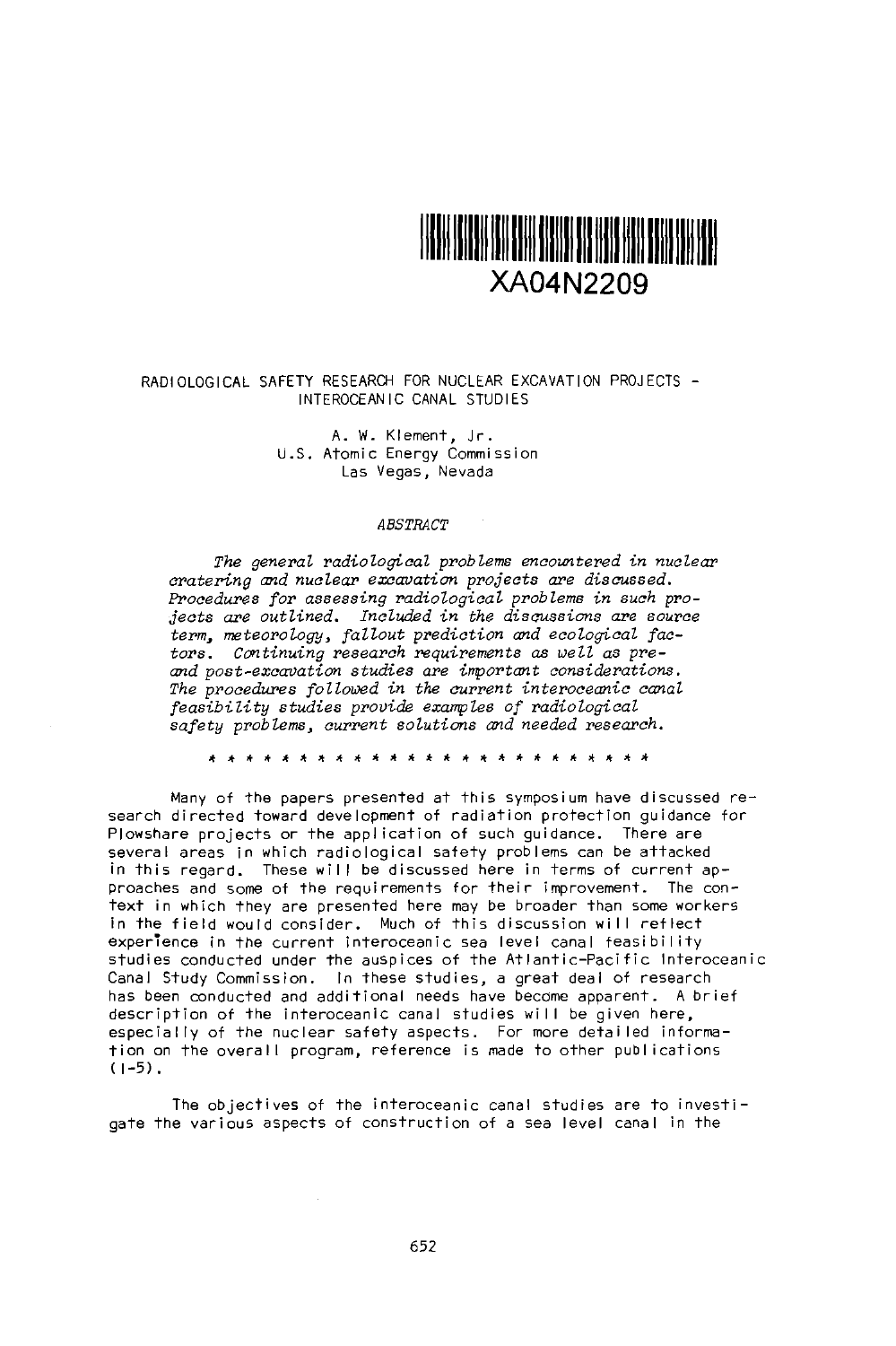American isthmian region. Primary consideration is given to excavation along routes in the vicinity of the Panama Canal by conventional means (Routes 10 and 14) and along routes in eastern Panama (Route 17) and northwestern Colombia (Route 25) by nuclear means, or a combination of nuclear and conventional means (Figure 1). Under consideration for nuclear excavation is a canal cross section providing a navigation prism 1,000 feet wide and 60 feet deep. Route 8, along the Nicaragua and Costa Rica border, involves a conceptual study only and will not be discussed here. Initial possibilities that were considered for nuclear excavation along Routes 17 and 25 included the elements in Table 1. While studies of the plans for excavation have not been concluded and will undoubtedly be different from these, this table indicates the extent of the program under consideration.

In connection with these studies several comprehensive programs were established and are continuing. The Atomic Energy Commission's role in these studies included nuclear safety programs in (1) airblast, (2) ground shock, (3) radioactivity, and (4) nuclear operations. Of these, the radioactivity studies are by far the most extensive. Other studies conducted by the Army Corps of Engineers, which to some extent provide information of importance to nuclear safety activities, include (1) topography, (2) geology, (3) hydrology, (4) medico-ecology, (5) nuclear excavation design, and (6) conventional engineering. While the discussion here is directed toward radiological problems, these should be kept in context with the overall purpose and other problems of equal or greater significance.

An assessment of a radiological situation in connection with a nuclear excavation project involves a number of factors. First, a description of the kinds, nature and amounts of radioactivity produced in proposed nuclear detonations is required. Also, the time sequence of radionuclide production is important. Together these may be designated the "source term." The nuclear devices contemplated for future excavation projects are relatively low in fission nuclide production. Much of the radioactivity produced will be through neutron activation of surrounding materials. While many of the radionuclides so produced are short-lived, they must be considered from the standpoint of total amounts produced. Therefore, the ability to estimate production of these nuclides becomes important. Through tests in the Plowshare program reliable estimates can be made of neutron-activated material associated with the device, as well as the fission products. This constitutes one area requiring study along with device design experiments.

Radionuclides produced through neutron activation of environmental material surrounding the device are, of course, dependent on the elemental constituents of the material which varies with geographical locations. Estimates of production of these radionuclides must be based on assumed constitution of the media in which devices will be emplaced. Where samples of such media can be obtained and chemical analyses made.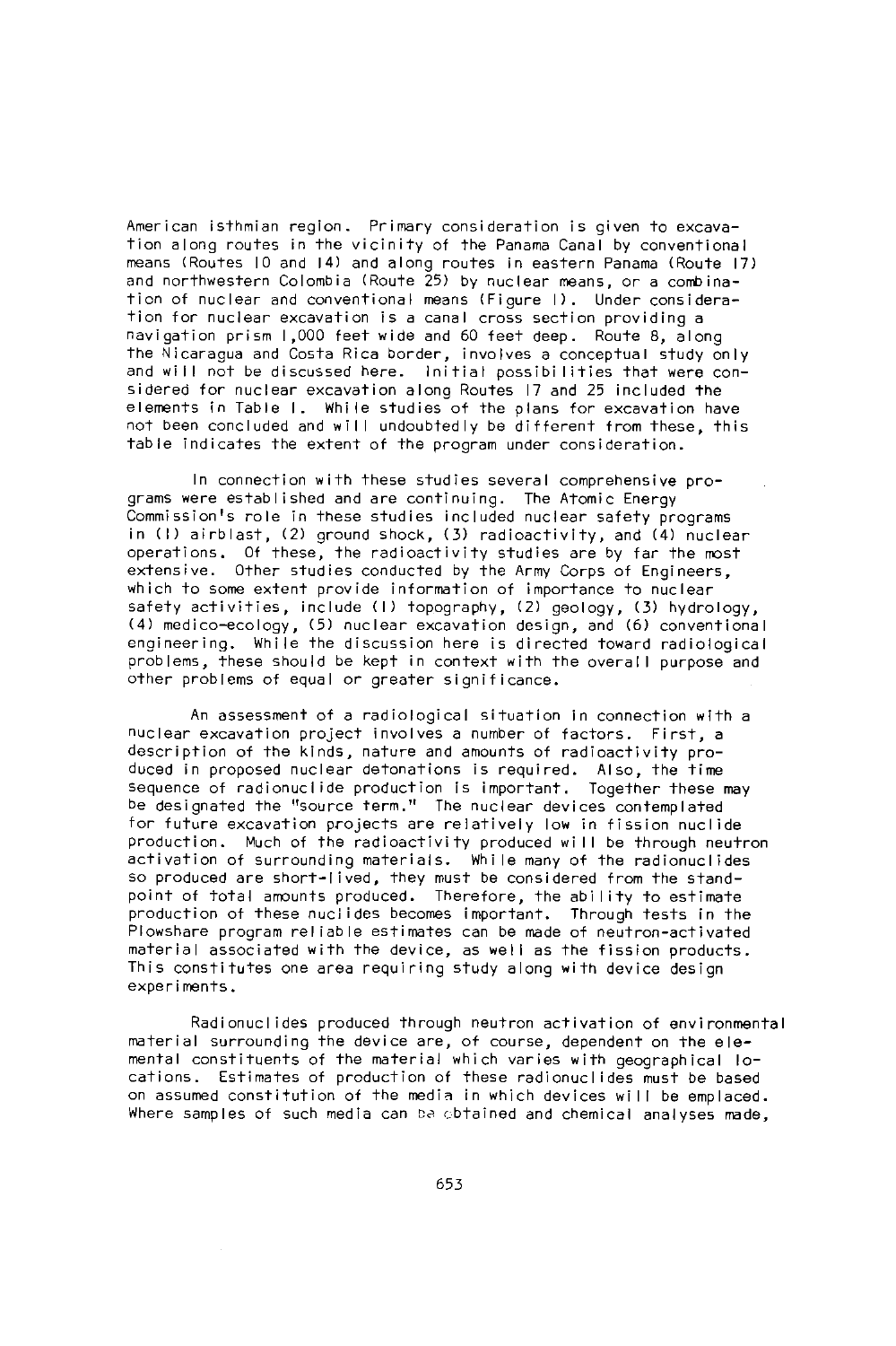the assumptions involved are improved. For feasibility studies of large-scale nuclear excavation projects, such as the proposed sea level canal, it is not practical to examine material at such emplacement site. However, data obtained from a variety of formations and geographical locations provide a basis for estimating a range of values for activation products. In general, it would seem that these estimates would be adequate for planning purposes. Additional experience through testing in different media may improve our ability in this regard.

The next area of concern is the distribution of radioactivity in the detonation process. Because of its immediate importance, atmospheric transport and deposition is considered first. The elements required for estimation of atmospheric transport and deposition include estimates of the radioactivity released to the atmosphere. This varies over a wide range for a given nuclear yield and depth of burial; again, it is dependent on the detonation environment. Also again, the better the environment is known, the better assumptions can be made in this regard, and our ability to predict these factors will improve through testing in different media. Based on some actual geological data estimates of these factors were made in the canal studies. A similar situation exists with regard to the dimensions of nuclear clouds, another important element in predicting fallout.

Through theoretical considerations and a great deal of experience in atmospheric weapons tests, close-in or local fallout prediction models have been developed which have proven reliable within the uncertainties of the elements mentioned above. These, of course, require knowledge of eteorological conditions. Here, it is important to have reliable data, more than climatological. For preliminary or feasibility studies, it is necessary to ascertain the frequency of favorable conditions, i.e. conditions under which fallout is confined to acceptable radiation levels within a designated sector or zone. Where such information is poorly known (and orographic situations require assessment), field programs are required to obtain it as is the case in the canal studies. With these data and assumptions, estimates can be made of locally deposited radioactivity. However, areas of weakness in our ability to assess this factor are (1) washout and rainout effects, (2) transport and deposition of tritiated water, and (3) transport and deposition beyond the local fallout zone. These, especially the first two, are not at all well-known and constitute items needing further research.

The remainder of the technical problems with assessing radiological situations deal with biological transport and its consequent effects on man. The external gamma radiation situation can be assessed from the treatment of deposition mentioned above. Situations so assessed which indicate an unacceptable situation obviously preclude the need for assessment of possible internal human radiation exposure. However, the latter contributes to total exposure and in certain cases can be critical. It is by far the most difficult assessment to make because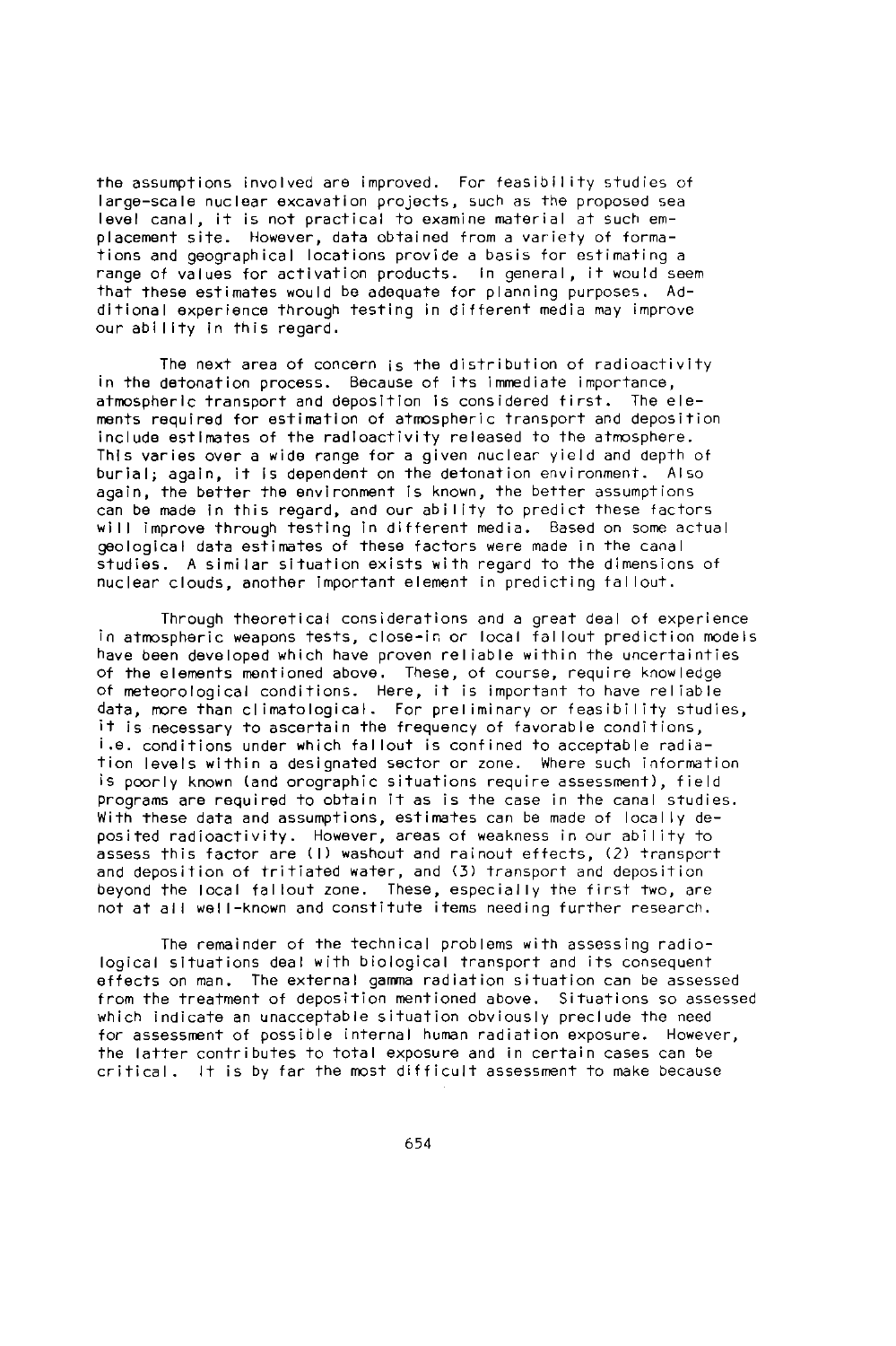of its complexity and its dependence on specific environmental information. The process involves tracing radionuclides through food webs to man. Here, It is necessary to consider also the radioactivity which was not released to the atmosphere. For example, ground water contamination needs consideration. Information required includes data on human populations and habits, particularly dietary data. The nature of the Population and Its habits will determine the ecological data needed. These, of course, vary widely with geographical regions as does the extent of available knowledge concerning them. As in the canal study situation, field studies to some degree at least are required.

Mathematical models, ranging from very simple to highly complex, have been developed to estimate internal radiation exposures to human populations. In general, the very simple models are highly empirical and leave much to be desired in assessing complex situations. On the other hand, the highly sophisticated models require data which are not available and are highly theoretical, perhaps only mathematically. Compromises have been suggested which appear to be practical, even though some assumptions must be made. In general, reasonable and practical field studies supplemented by existing information can provide the basic animal and plant population data required. A great deal is known with regard to many food webs and transport of a number of radionuclides through them. For some food webs and some radionuclides, it is necessary to make assumptions, and in a number of cases with few current bases. It is in these areas where continued and additional research is required. The behavior of some elements in man should be among these research goals.

The effects of radiocontamination of plants and animals other than man, as it may indirectly affect man, should be considered. In some cases, because of other activities (rapid urbanization or development) radiation effects could easily be dismissed. In any case, some assessment is possible at present.

The last element to be discussed here Is radiation protection guidance. To some extent all of the above should be considered in discussions of radiation protection guidance. The application of our knowledge of radiation effects, and the lack of it, to the establishment of guides are obvious and have been discussed by others here. Considerable research is being conducted in this area, and as Methods *and techniques* improve, the bases *for radiation guides will* become more sophisticated. As mentioned above, some advances can be made through research into the behavior of certain radionuclides in man. The major problems in the area of radiation protection guidance seems to be in the appi ication and interpretation of guidance. Arguments of these problems often go tar beyond our technical knowledge. The balance of risk and benefit concept is a difficult one to apply. The scales used for the balancing are seldom adjusted properly. This is an area where the researcher as well as the applied scientist and engineer can contribute to solutions of problems. If the problem is approached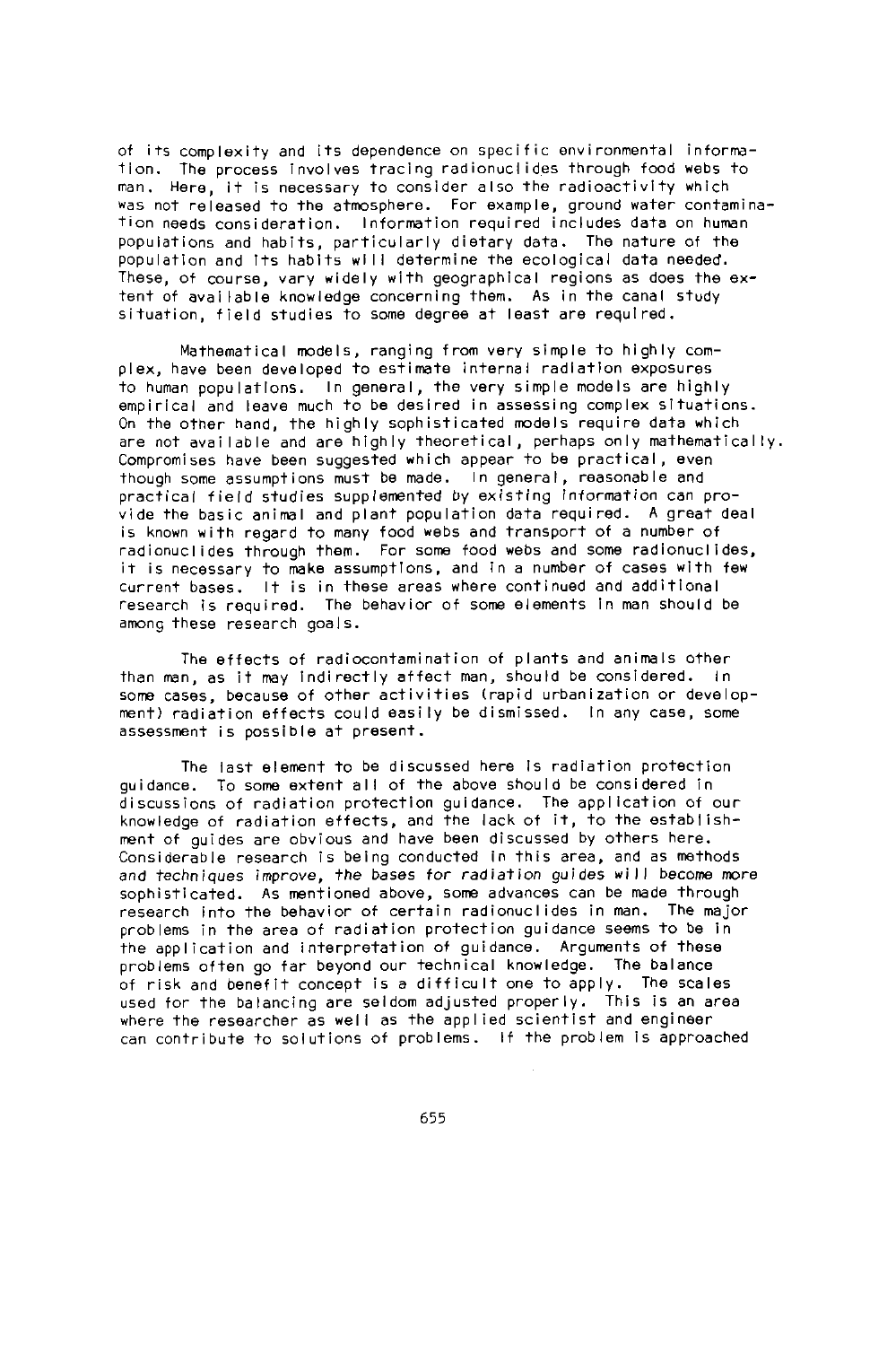and reported in a scientific manner, at least the balancing process can be made easier in many respects.

The current interoceanic sea level canal feasibility study offers a good example of problems in radiological safety, along with Other safety problems. The proposed project is the largest and most complex of any to date which could involve nuclear excavation. Also, it has involved the most detailed study of radiological afety of any Proposed project to date. The approach being used in the studies involving nuclear excavation will be described briefly below.

The studies were begun assuming nuclear excavation designs for Routes 17 and 25 developed in the 1964 study which are summarized in Table 1. The final plans, yet to be arrived at, will depend on geological investigations, current cratering technology and safety considerations. Based on these preliminary designs and future nuclear devices contemplated for the projects, estimates were made of the radionuclides that would be produced in each detonation (6, 7). As mentioned above, the chemical composition of media of detonation points were assumed initially. Based on nuclear cratering experience to date and assumed geology, the percent of radioactivity entering the atmosphere and cloud heights were estimated for each detonation (4). These provided preliminary source term information.

Also, the radionuclides produced were analyzed as to their possible importance with regard to internal radiation dose to man. This involves a process of elimination from a list of several hundred radionuclides. A number of these can be eliminated on the basis of their very short half-lives or the very small quantities produced. The remainder are analyzed (8-fO) from the standpoint of their contribution to potential total internal radiation exposure, either to critical organs or whole body exposure. For this purpose, data for and methods of estimating exposure recommended by the International Commission on Radiological Protection (ICRP) were employed. In addition, analyses were made employing the specific activity concept in a very conservative manner (7, 9, 11). For example, one can arrive at "Maximum Permissible Specific Activities" (MPSA's) based on ICRP values of Maximum Permissible Concentrations (MPC's) and stable element concentrations in "Standard Man." From these a list can be made of the relative importance of each radionuclide, then assuming the MPSA's to be reached, those contributing to about 99% of the internal dose can be determined. The remainder would be of little significance. Other similarly conservative estimates can be made, thus confirming the adequacy of this approach. The purpose of this analysis is not to ignore some radionuclides but to determine which require more intense study and especially to determine which stable element analyses should be made *in* field samples.

Two weather stations were established on each route being considered for nuclear excavation. From these stations meteorological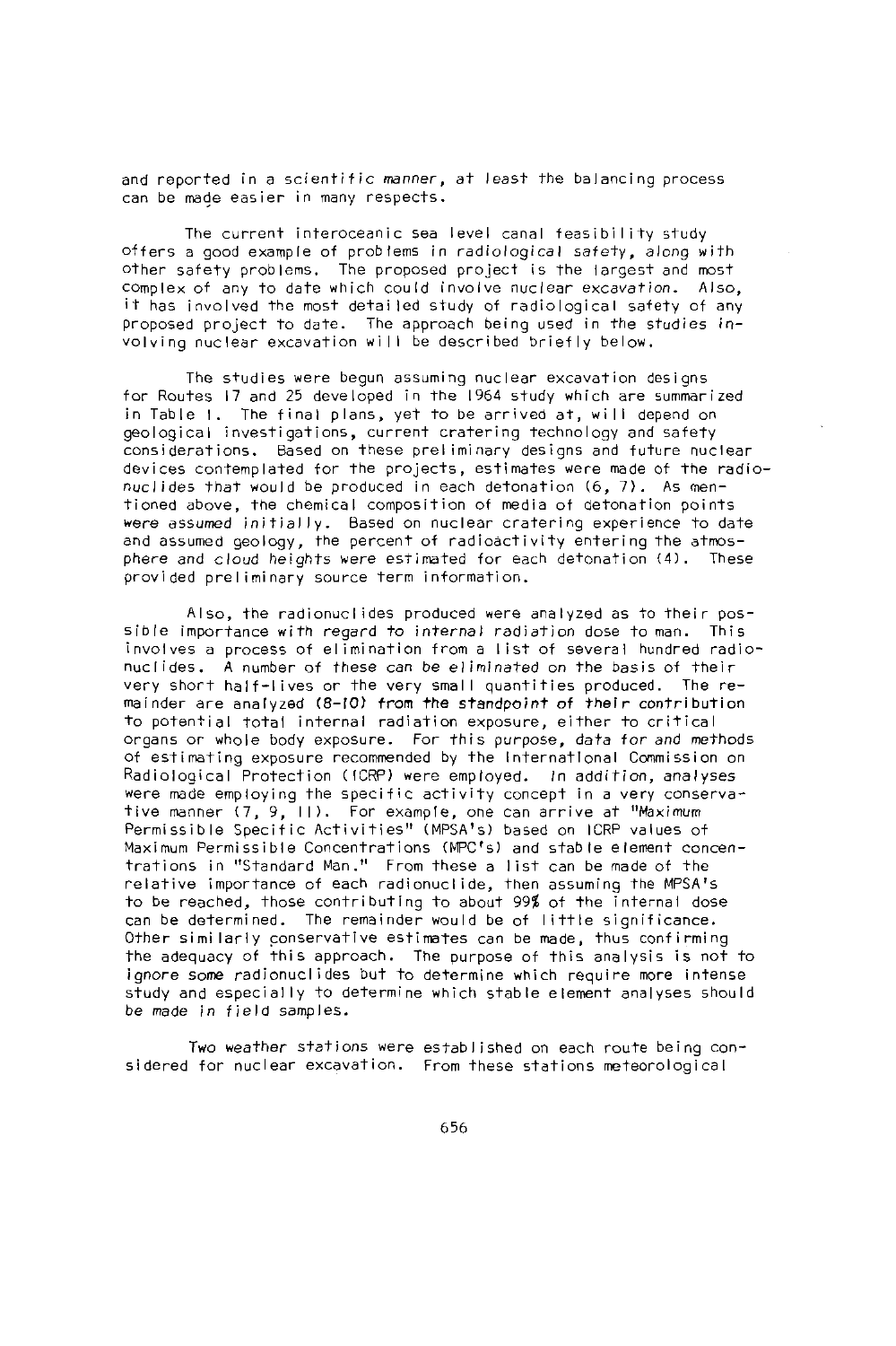data were obtained for fallout prediction purposes (4). Operations were for about 18 months on Route 17 and will be for about 24 months at one station on Route 25 (June 1969). Using wind data obtained over about a year, preliminary estimates of fallout indicated *an area* which may require evacuation of the indigenous population. Subsequently, an *analysis was* made to determine the days on which specific detonations could be conducted and the fallout confined to this exclusion zone. A similar process was carried out to determine days on which there *would* be no long range airblast damage. This provided an overall calendar of acceptab le days for a *I* I proposed detonat i ons . With these a schedule for each detonation was made for planning purposes. Using this schedule, all available meteorological data available, and a rapid computer model developed for this purpose, specific fallout predictions were made for Route 7 excavation. The latter are currently in process for Route 25.

These predictions are in the form of external gamma lifetime isodose contours for each detonation and a total for all detonations. *From* basic source term data, these *can be* converted to quantities of each radionuclide deposited. These provide a preliminary basis on which to assess the radiological implications involved in nuclear excavation. The total lifetime external gamma 0.1 R isodose confour for Route 17 was well within the initially selected exclusion zone. However, because of the uncertainties involved in the estimates and the possibility of unusual changes in wind patterns, it was not felt that the exclusion area should be reduced in area.

Concurrent with the meteorological field studies were other studies. Among these were ecological investigations (8). These consisted of literature, field and laboratory studies in human, terrestrial, freshwater, arine, and agricultural ecology, as well as hydrologic modeling studies. These provided a reasonably detailed description of the areas in the various fields although, except for seasonal variations, few studies of dynamics were made. Human populations were described with regard to location and dietary customs, as well as other demographic variables such as population-area trends of the various groups. About five distinct population groups are involved.

Food webs leading to man were identified and elemental chemical analyses of environmental samples provide information on the biological availability and concentration of stable elements in the various systems. With these data, ecological transport models can be realistically modified to represent more nearly the actual situation, and assumptions of radionuclide transfer coefficients are facilitated. As mentioned earlier the latter are currently poorly known for many situations, and this is so particularly for the geographical areas of interest to the canal studies. However, with the field and laboratory data along with available data in the literature, it is felt that reasonable assumptions can be made.

The overall dose estimation model provides for total radiation dose etimates, nternal and external. Estimates are made for each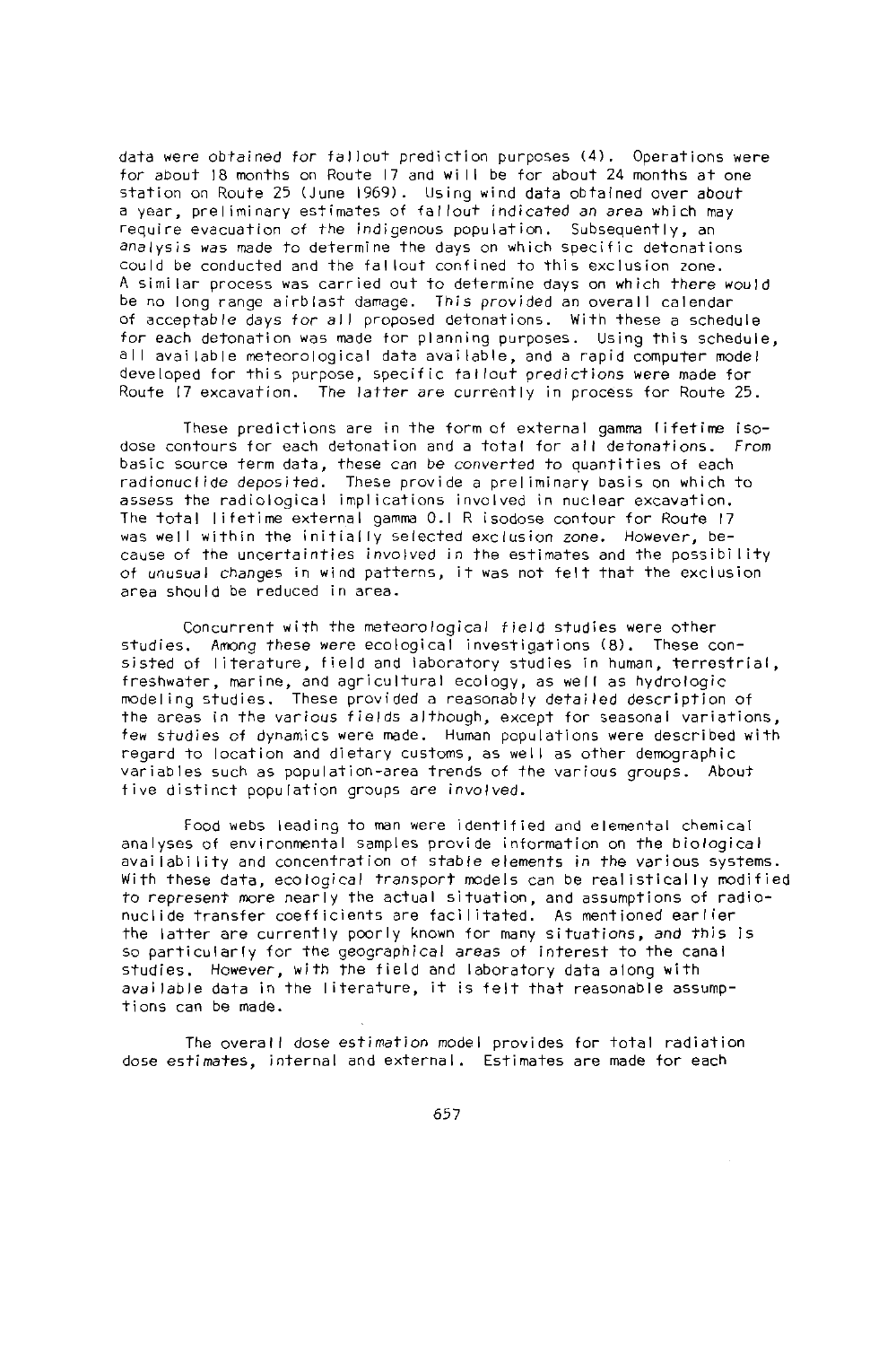distinct population group and for elements within each group, e.g. infants. This process of dose estimation has not yet been completed.

As mentioned throughout this discussion, a number of initial or preliminary assumptions were used in the assessment. Nuclear excavation plans may change because of various factors such as actual geological data obtained, the results of chemical analyses becoming available 12), and additional experience in test programs. Also, changes may be made in nuclear device design and thus in the radioactivity produced. As these changes are made or occur, the radiological situation must be reassessed. In fact, while it does not appear probable from information available to date, it is possible that nuclear plans may require changes to provide more favorable radiological situations.

One of the important objectives of a feasibility study is to determine where problems may exist and suggest operational solutions to them. For this reason the studies mentioned here include analyses of operational methods and techniques as integral parts of the studies. It is here that provisions are made for uncertainties in estimates. In nuclear operations plans are included facilities for detailed timely forecasts of radiological situations for each detonation and means of limiting detonations to times when situations will be most favorable from the standpoint of safety. Also, included are provisions for surveillance of situations following detonations and means for initiating countermeasures on a timely basis.

Along with the studies described here, an analysis of existing radiological protection guidance was made (10), since comparison of estimates with some guidance is necessary to an evaluation. The establishment of protection criteria for nuclear excavation of a canal is clearly beyond the scope of the canal feasibility studies, and no attempt will be made to do this. However, it is felt that the studies *will* be useful in this regard and some possibilities will be suggested. The approach in the canal studies has been to present the best estimates possible in a scientific manner so that a balance of the benefits and risks can be made as objectively as possible. The results will be presented so that comparison with any criteria will be pos-Sible. Perhaps the judgement involved in this balance should be among the bases of radiation protection guidance established for this and other specific applications of nuclear energy. Perhaps research, in its broader aspects, along such non-technical lines is as important as approaches to the biological effects of radiation.

658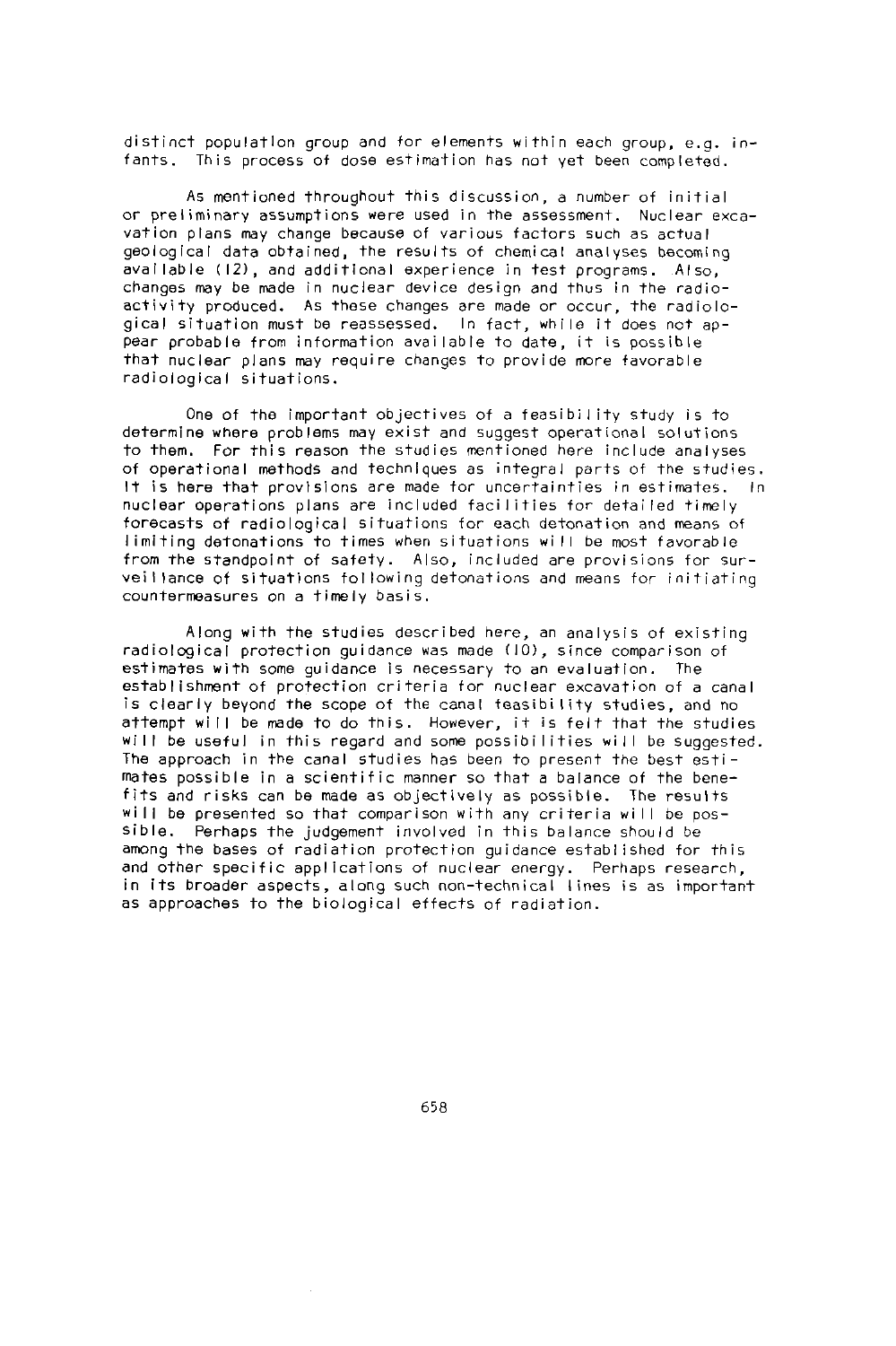#### REFERENCES

- 1. Atlantic-Pacific Interoceanic Canal Study Commission. 1968. Fourth annual report. Washington. iii, 67 pp.
- *2.* Hughes, B. C. 1968. Nuclear excavation design of a transisthmian sea-level canal. Trans. Am. Nuclear Soc. 9(2). (Also, U.S. Army Engineer Nuclear Cratering Group, Livermore, California, tech. memo  $No. 6$ .
- 3. Battelle Memorial Institute. 1967. Bioenvironmental and radiologicalsafety feasibility studies, Atlantic-Pacific Interoceanic Canal. Colombus Labs., U.S. AEC report BMI-171-003. 99 pp.
- 4. Ferber, G. J. and R. J. List. 1969. Prediction of external gamma dose from nuclear excavation. BloScience 19(3). (in press)
- 5. Martin, W. E. 1969. Bioenvironmental studies of the radiologicalsafety feasibility of nuclear excavation. BioScience 19(2): 135-137.
- 6. Vogt, J. R. 1969. Radionuclide production for the nuclear excavation of an isthmian canal. BioScience 19(2): 138-139.
- 7. James, R. A. and E. H. Fleming, Jr. 1966. Relative significance index of radionuclides for canal studies. University of California, Livermore, U.S. AEC report UCRL-50050-1. 10 pp.
- 8. Various. 1969. (Along with references 4-6, 20 papers dealing with radiological safety in the canal studies program will appear in BioSclence during 1969. Also a series of reports on the various ecological and radiological safety studies have been issued as U.S. AEC reports BMI-171-001 through -016, including references 3, 10, and 11 listed here).
- 9. Kaye, S. V. and D. J. Nelson. 1968. Analysis of specific activity concept as related to environmental concentration of radionuclides. Nuclear Safety 9(l): 53-58.
- 10. Cowser, K. E., S. V. Kaye, P. H. Rohwer, W. S. Snyder and E. G. Struxness. 1967. Dose-estimation studies related to proposed construction of an Atlantic-Pacific interoceanic canal with nuclear explosives: Phase L. Oak Ridge National Laboratory, U.S. AEC report ORNL-4101. x, 210 pp.
- II. Lowman, F. G. 1967. Phase I final report, estuarine and marine ecology. Puerto Rico Nuclear Center, Battelle Columbus Labs., U.S. AEC report BMI-171-007. 85 pp.
- 12. Hill, J. H. 1968. Chemical analysis of samples from interoceanic canal Route 17. University of California, Livermore, U.S. AEC report UCRL-50555. 66 pp.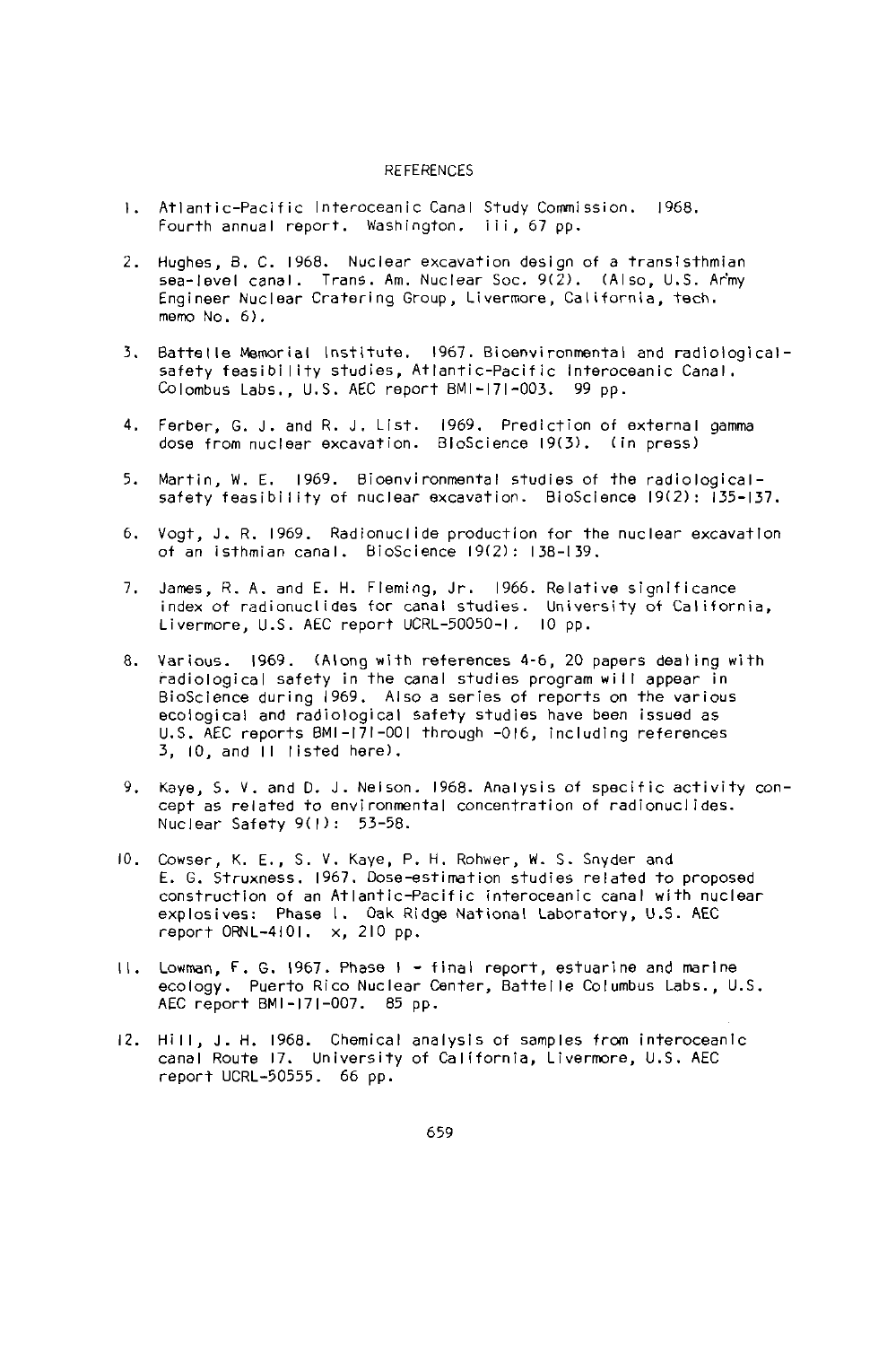# TABLE I

# PRELIMINARY EXCAVATION DESIGN DATA (ISTHMIAN CANAL STUD ES- 964)

|                       | Route 17<br>(48.5 Mi.) | Route 25<br>$(39.3 \text{ Mi.})*$ |
|-----------------------|------------------------|-----------------------------------|
| No. Detonations       | 22                     | 19                                |
| Devices per Row       | $4 - 38$               | $4 - 45$                          |
| Device Yields         | 200 KT - 10 MT         | Same                              |
| Depth of Burial       | $675 - 2100$ Ft.       | Same                              |
| Total Yield per Row   | $8.4 - 30$ MT          | $9 - 30$ MT                       |
| Total No. of Devices  | 267                    | 223                               |
| Total Yield per Route | 292 MT                 | 245 MT                            |

\*Total length 100 mi.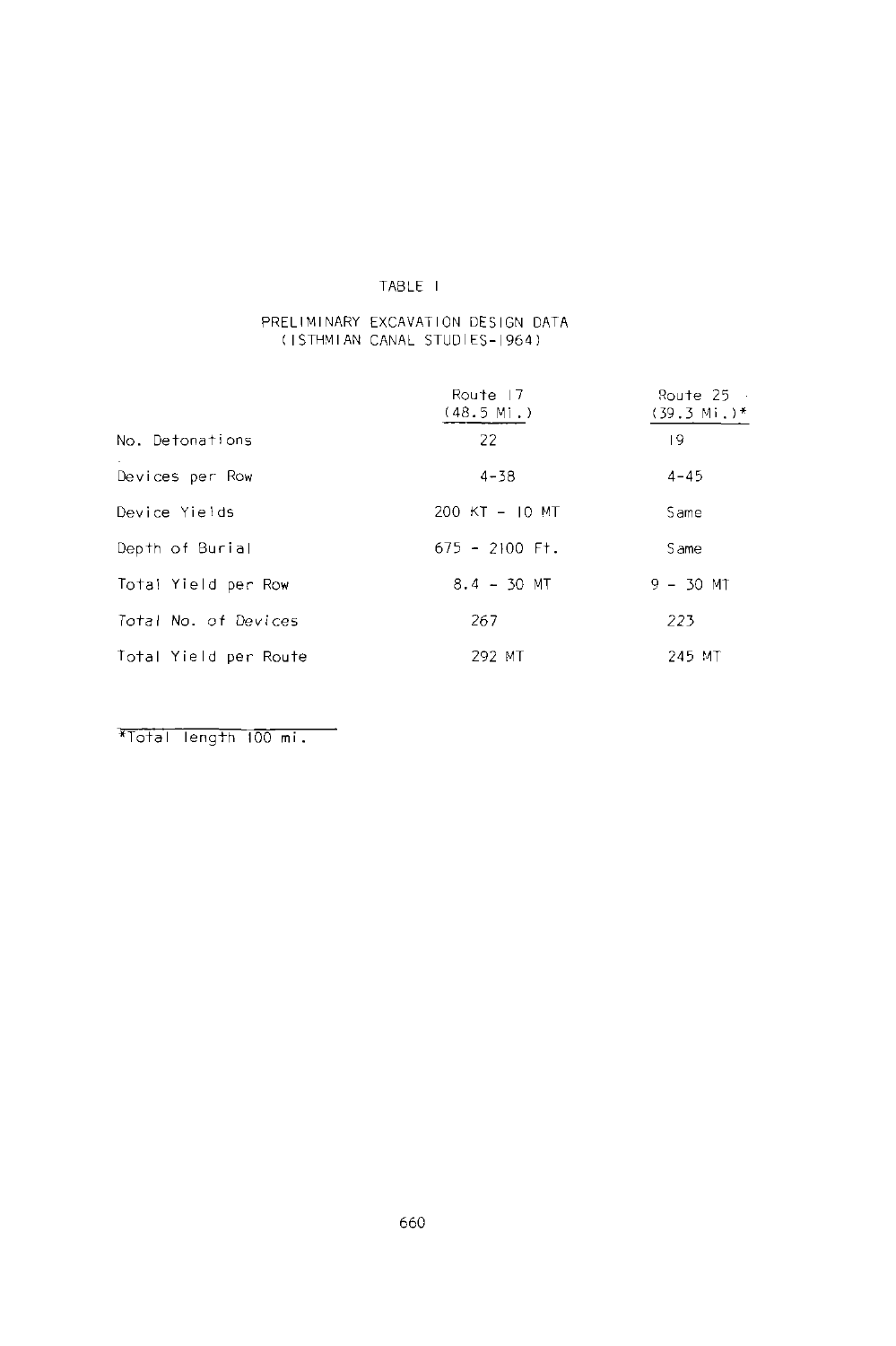

Figure 1. Proposed Sea Level Canal Routes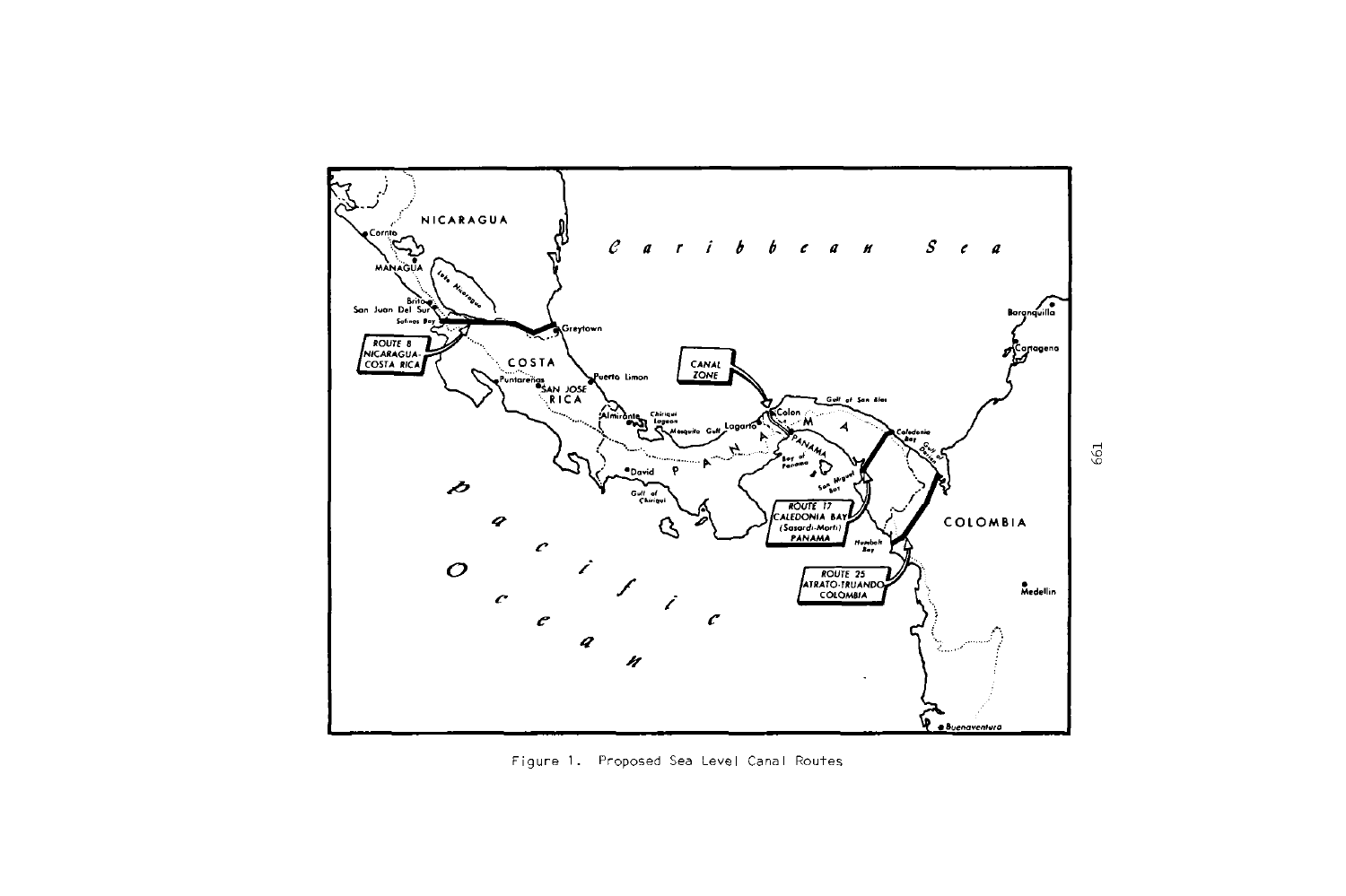From R. M. Stewart:

In the Route 17 canal in Panama, what portion of the excavation might be nuclear? What maximum total yield is contemplated?

#### ANSWER:

On Route 17 in the preliminary studies, it was intended that this route be excavated completely by nuclear means. We now have actual geological Information on this route and this indicates that there are some problems and we are considering various methods of excavating some 20 miles of that route by a different system of nuclear excavation, a combination of nuclear and conventional, or a completely conventional means. This decision has yet to be made as there are still studies being made on it.

The maximum total yield contemplated, and again I have to go back to the preliminary design, for any one row charge the highest was 30 megatons. This is still being considered. We would like to reduce this to the lowest we can and'still do the job and there is a possibility that this would be done. But at this stage we're some ways from what actual design we have to have to excavate the canal.

*2.* From George Collins:

Would you care to comment on possible adverse ecological effects resulting from a sea level canal other than the possible radiological effects? (For example - intermingling of different species of marine flora and fauna from the two oceans.)

ANSWER:

This, of course, is an area in which I am not competent. I can only say that a look at this problem is being made under the auspices of the Canal Study Commission by those, hopefully, who are competent. It is not an integral part of the Nuclear Safety Studies of course and it's beyond the general area you would expect our office here to undertake.

3. From E. A. Martell:

How will physical properties of radioactive cloud debris in the wet isthmus environment compare with those for Nevada cratering tests?

How well can debris cloud heights be predicted for large yield cratering shots in the wet isthmian environment?